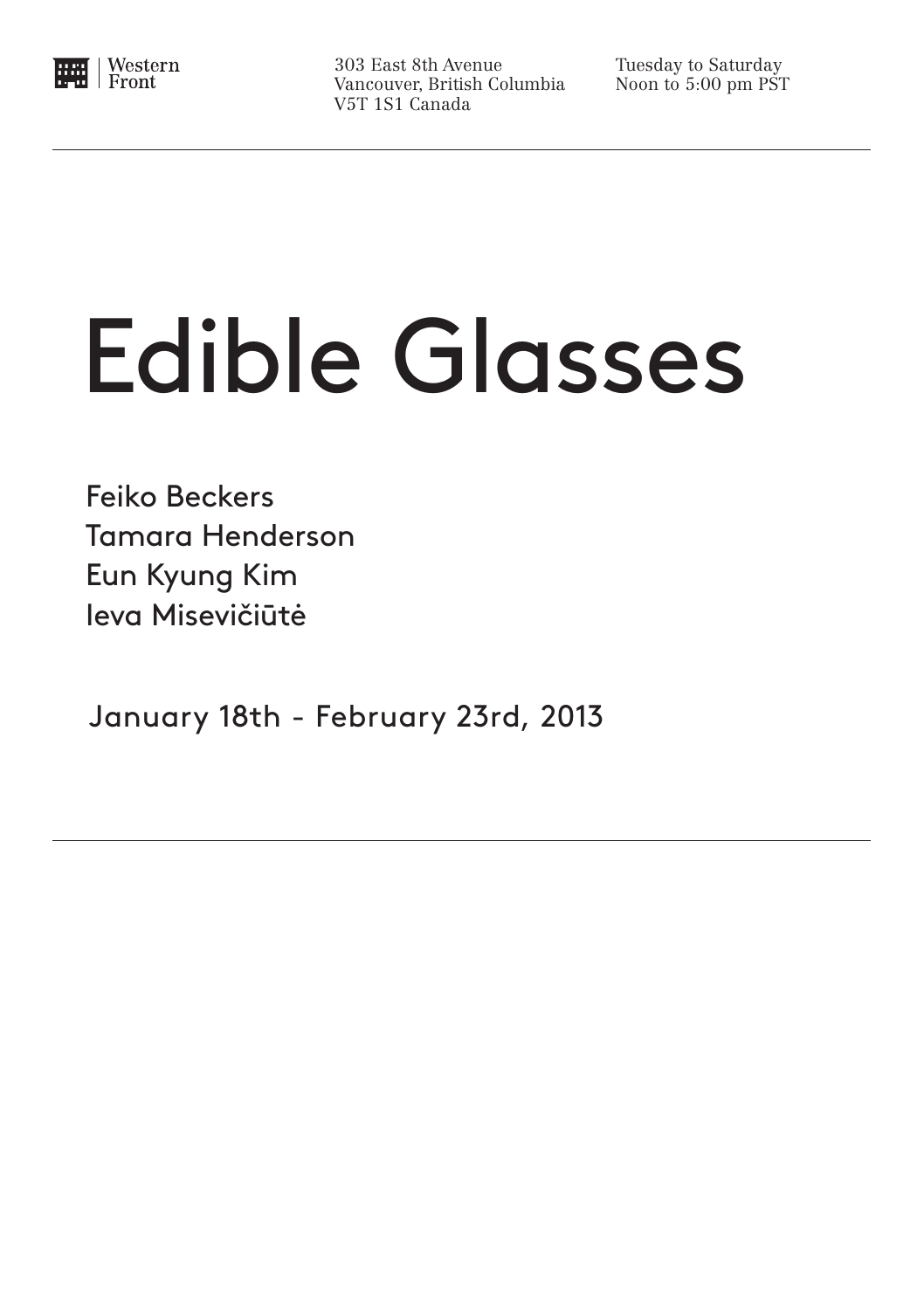## Edible Glasses

Perhaps life needs to be deciphered like a cryptogram. Secret staircases, frames from which the paintings quickly slip aside and vanish…buttons which must be indirectly pressed to make an entire room move sideways or vertically, or immediately change all its furnishings; we may imagine the mind's greatest adventure as a journey of this sort to the paradise of pitfalls

- André Breton

Eyeglasses are usually the first thing we notice when looking at a bespectacled face, but for the wearer, the lenses and frames withdraw into the background as soon as they are on. Their arms gently hug our temples, and we forget they are there. This is confirmed by anyone who has had the experience of looking around for their glasses only to realize that they are already wearing them. Like most objects that support our everyday activities, we take our glasses for granted until they are broken or out of place.

The edible glasses that inspired this exhibition's title will never be worn, seen or eaten, but still they serve as a reminder of the potential of all objects to be something other than what we expect of them. The promise of generating new lives for everyday objects has long fascinated artists. The Surrealists looked to objects with glimmering eyes, mixing and shaking and breaking them hoping to stir up "the revolutionary energies that appear in the 'outmoded'…the objects that have begun to be extinct, grand pianos, the dresses of five years ago, fashionable restaurants when the vogue has begun to ebb from them."1

Faced with the pathologically consumerist culture that brought us the great pacific garbage patch, artists today seem less optimistic about the revolutionary potential of things, but many continue to wade through the flotsam and jetsam left in the wake of early 20th century avant-gardes. Looking to extract allegorical potential from the familiar, artists still regularly subject objects to all sorts of manipulations and transformations, but it is less common for objects to be considered independent actors able to actively collaborate on the construction of meaning. The artists in Edible Glasses never completely hand over control to the realm of things, but they do encourage the contingent possibilities that can arise when objects are allowed to perform their own particular kind of agency.

The object-characters in Tamara Henderson's films come to life through a process that begins in the artist's sleep. Henderson deciphers her dreams through experimental writing and sculptural constructions that become foundations for her cinematic storyboards. Each scene must be developed in advance of shooting because Henderson's

<sup>1.</sup> Benjamin, Walter. "Surrealism: The Last Snapshot of the European Intelligentsia." In Reflections: Essays, Aphorisms, Autobiographical Writings, Edited by Peter Demetz, 181. New York: Schocken Books, 1986.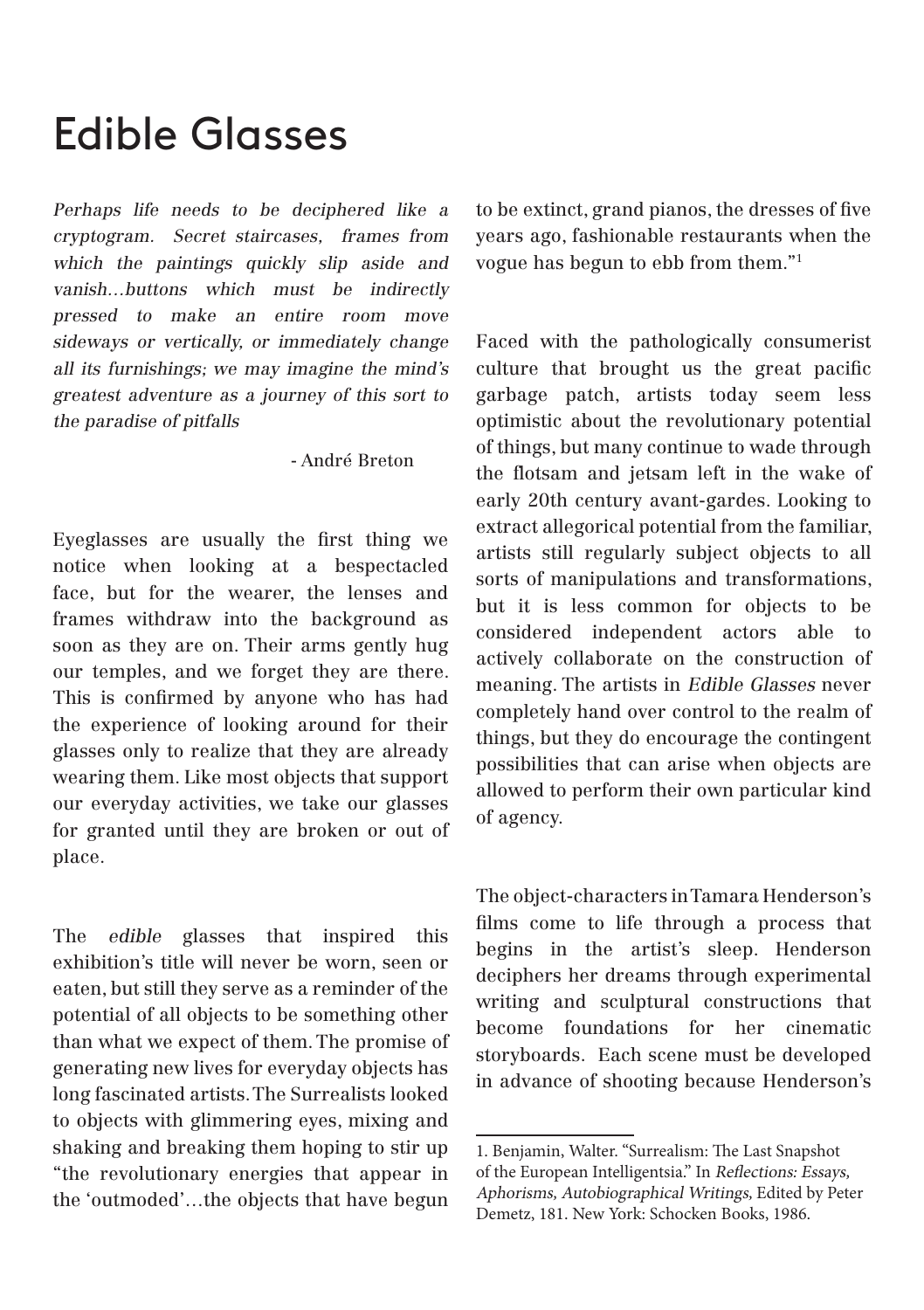particular methodology accounts for the contingencies of another object: her Bolex 16mm film camera. Her films are always edited in camera, resulting in the gathering of choreographed scenes through mechanical cuts and cross fades into a narrative that fits within the temporal parameters of a standard three-minute roll of 16mm film. Henderson navigates the whims and limitations of analogue technology to bring out the latent potential of objects to contribute to the storytelling process.

Neon Figure (2013), Henderson's filmic contribution to Edible Glasses, is structured around a sleeping set of venetian blinds whose eyes open and close to reveal different scenes and events. The blinking blinds mirror both the camera's opening and closing shutter, and the dreamed origin of the narrative itself. The blinds slip in and out of consciousness while a mystery develops that involves the suspicious retreat of a neon figure, a spilling bowl of fruit, and a typewriter that writes by itself. With spectral qualities, objects work on behalf of the artist, and the film appears to have been made by a crew of phantoms. The absent typist chatters out notes foreshadowing the rest of the film, while a pair of lavender gloves lay nearby on a scattering of sand, as if discarded by a typing ghost. Materializing if they were dreamed to life: shapeshifting plies of hay, fruit fly cocktails, and sun tanning cobwebs all act their best in this looping oneiric puzzle. Henderson's second contribution to the exhibition also finds its origin in an altered state of mind. Pacific Peace (2013) is the fourth in a series of furniture pieces designed under hypnosis. Through an Ultra Depth-Ultra Height session at Pacific Peace Healing Centre in Vancouver, Henderson took notes and made drawings, which she used to translate her hypnotic vision into a materialized object. The result is a white sculptural lounge chair with warmly colored upholstered waves emanating from one side. A pair of blue jeans and a Nova Scotia t-shirt occupy the space where a person might recline, which could suggest a perpetual out of body hypnotic experience, or a rebelling set of casual wear that decided stretching out on a lounge chair is more comfortable than being worn all day.

We usually see chairs and clothing as completely dedicated to the task of being useful to humans, but in this case the two come together to assert themselves as somewhat independent of use value. Where innumerable shapes and folds of dyed cotton, wood and steel appear, we see "chair". Where intricate minglings of minute polyester and cotton fibers appear we see "clothing". When a chair can no longer be sat in, and the clothes can no longer be worn, we see them as useless, but for objects to be useless is to be liberated, for they have the potentiality to really be themselves, or something else entirely.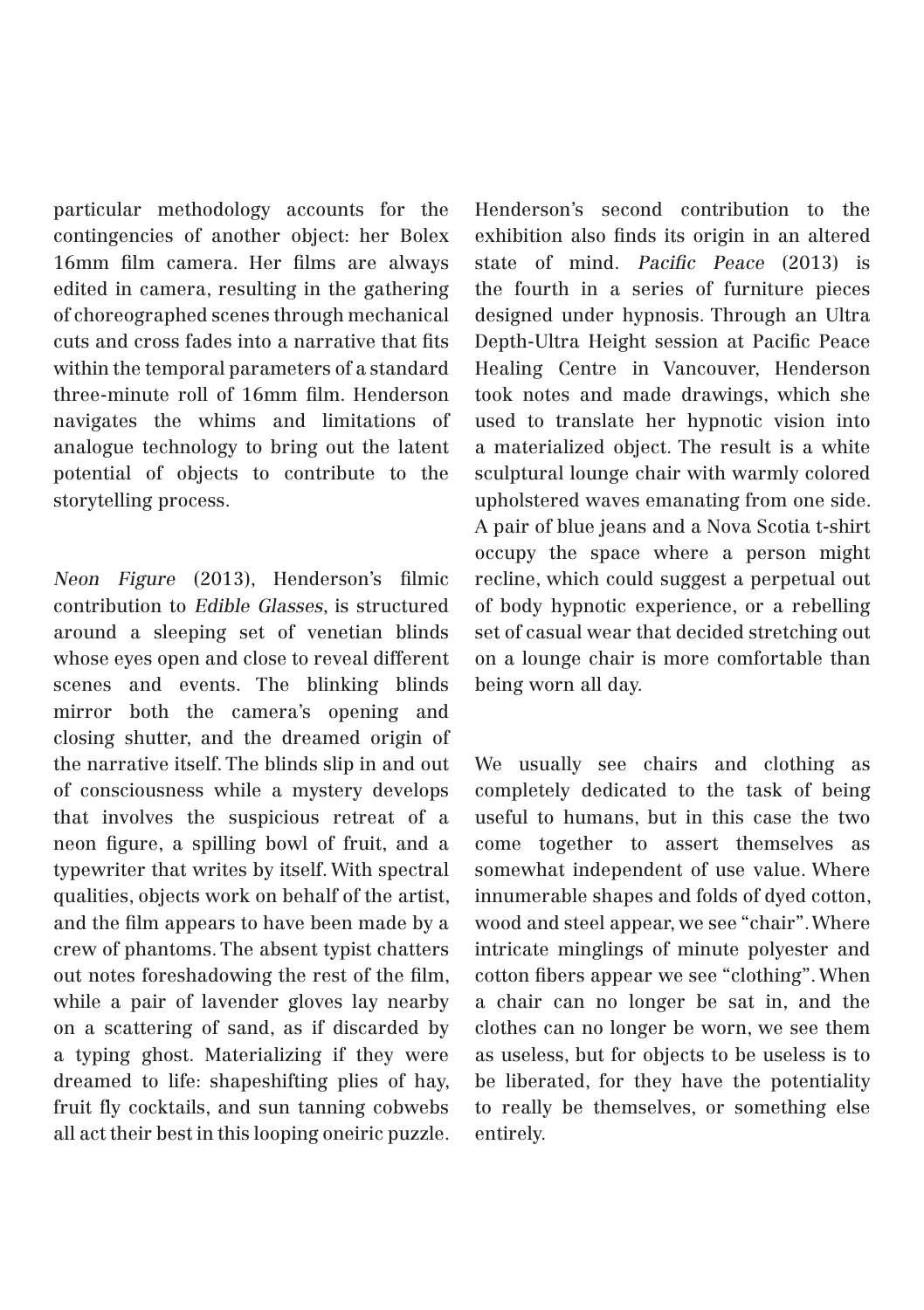In 1948 British Humorist Paul Jennings invented the "mock philosophy" resistentialism in order to send up existentialism. Rather than beginning with the human subject, resistentialism begins with objects. Nasty ones. It is a philosophy of missing keys, inkless pens, and socks with holes in them. The central tenet of resistentialism is "Things are against us"2. While Jennings' theory is purely in jest, it does contain a kernel of truth. Relations between objects and people are wrought with complications. To some degree, objects always resist our attempts to get to know them, and as Karl Marx reminds us in a wellknown passage from Capital, it gets even worse. He describes a scene where, through the abstraction of commodity relations, a regular old wooden table eclipses its own form: "It not only stands with its feet on the ground, but, in relation to all other commodities, it stands on its head, and evolves out of its wooden brain grotesque ideas, far more wonderful than if it were to begin dancing on its own free will."3

The artists in Edible Glasses begin with objects dancing of their own free will and go from there. Many of the objects Eun Kyung Kim's sculptural installation Peacock Parade with Goddesses on Mushrooms (2013), began their lives as inhabitants of the strange world

of the mass commodity before being inserted into new, perhaps even more bizarre, object relations. Kim's installation consists of four semi-autonomous anthropomorphic forms set in such a way that they gaze at each other through myriad aesthetic correspondences. In the center of her installation a circular wrought iron base supports a mirror, a vase, and a shiny silver-plated glass bowl to form a kind of elegant all-seeing mushroom that absorbs and reflects the other surrounding sculptures.

To the east and the west of the 'mushroom', tall wooden legs hold object arrangements crowned with half-circle plumage made of transformed window blinds. The bird-like forms stand tall, their bodies illuminated by dangling colored lights. With the logic of a sunset the east sculpture glows blue and the west is a warm pink. Attached to a south wall, two large orbs shrouded in a shimmering platinum fabric resemble what can only be described as a giant pair of breasts. Circular and spherical forms are repeated throughout Kim's constellation, evoking early cosmic mythology. The central mushroom mirror takes on idol-like qualities and viewers who circle it observing the physiognomic relations between the "goddesses" may also observe themselves performing along with the surrounding sculptures. Through this carnivalesque object dance, blurring aesthetic correlations have the effect of foregrounding the constantly interconnected lives of people and things.

<sup>2.</sup> Harrington Elster, Charles. "Resistentialism." The New York Times. http://www.nytimes.com/2003/09/21/ magazine/21ONLANGUAGE.html (accessed January 15th, 2013).

<sup>3.</sup> Marx, Karl. Capital. 163. London: Oxford University Press, 1964.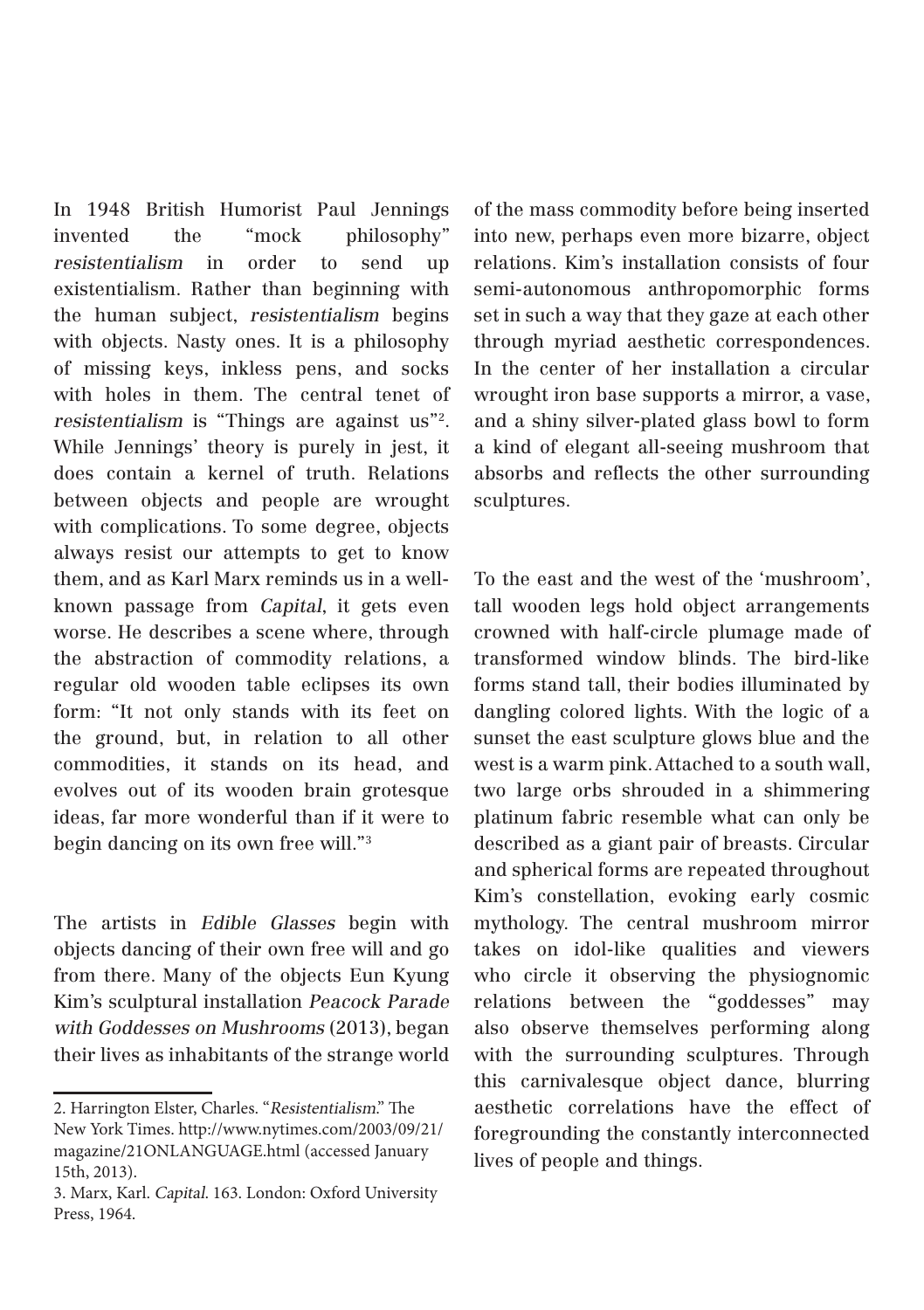Objects play roles in all social encounters to varying degrees of prominence. In Feiko Becker's work objects are always foregrounded as semi-autonomous agents positioned to express themselves so that they must be taken into account. Through performance and video Beckers practices the art of parallel storytelling. While he chats to the camera about events in his life, he simultaneously activates objects that enter into their own dialectical narratives, with force.

The video Merely a part of life (2011) begins with a smash. It is object suicide, or perhaps it is murder. One at a time, a series of vases are placed onto a small skinny plinth, but like the Irish Elk, which went extinct due to its tragically oversized antlers, the vases each have a fatal flaw. A large arrow-shaped appendage juts out of each vase, ensuring that when set on their base, they inevitably topple to the floor and shatter. Knowing their fate, Beckers casually, continuously, places them on the plinth until all that remains is an entropic scattering of ceramic debris on the floor. While Beckers has a broom he makes no moves to sweep up, and his brother, who is standing deadpan nearby, does the job for him. The artist then weaves a tale about inevitability, eventually exonerating himself from missing his nephew's ninth birthday, arguing: "these things just happen". All through Beckers' story, the pile of objects, which have been activated through their destruction, act as silently dialectical witnesses to his questionably deterministic logic. It is not until the very end of the

story, however, that the shattered objects are referenced verbally when Beckers finally states: "I'm certainly not the person responsible for cleaning up any mess."

It is quite clear that the objects in the video meet their doom partly because of their own material conditions, which Beckers created in the first place. So in making the vases with intentional defects, the artist predetermines material support for his narrative of predetermination. Elsewhere in the gallery, however, a very low plinth supports a remaining arrow vase as if to suggest its potential beyond what is represented in the video. The object left behind suggests that Beckers doesn't totally subscribe to his own logic, and that perhaps, no matter how seemingly inevitable, there are ways stopping things from just happening.

Some things in life do seem inevitable. As our bodies age we increasingly rely on objects for support. We become machine-like and then we become dust. Eyeglasses are one of the first steps in this process, and they represent one of the most intimate relationships a person can have an object. They help their wearers navigate life, and they can also aesthetically define them. Glasses can become costume, prop, and even stand-in. They can lend their wearer an aesthetic tic so strong that, as in the case of the great comedian Groucho Marx, they seem to be performing both on and in addition to their wearer. In their uncanny specificity, glasses are clearly implicated in Henri Bergson's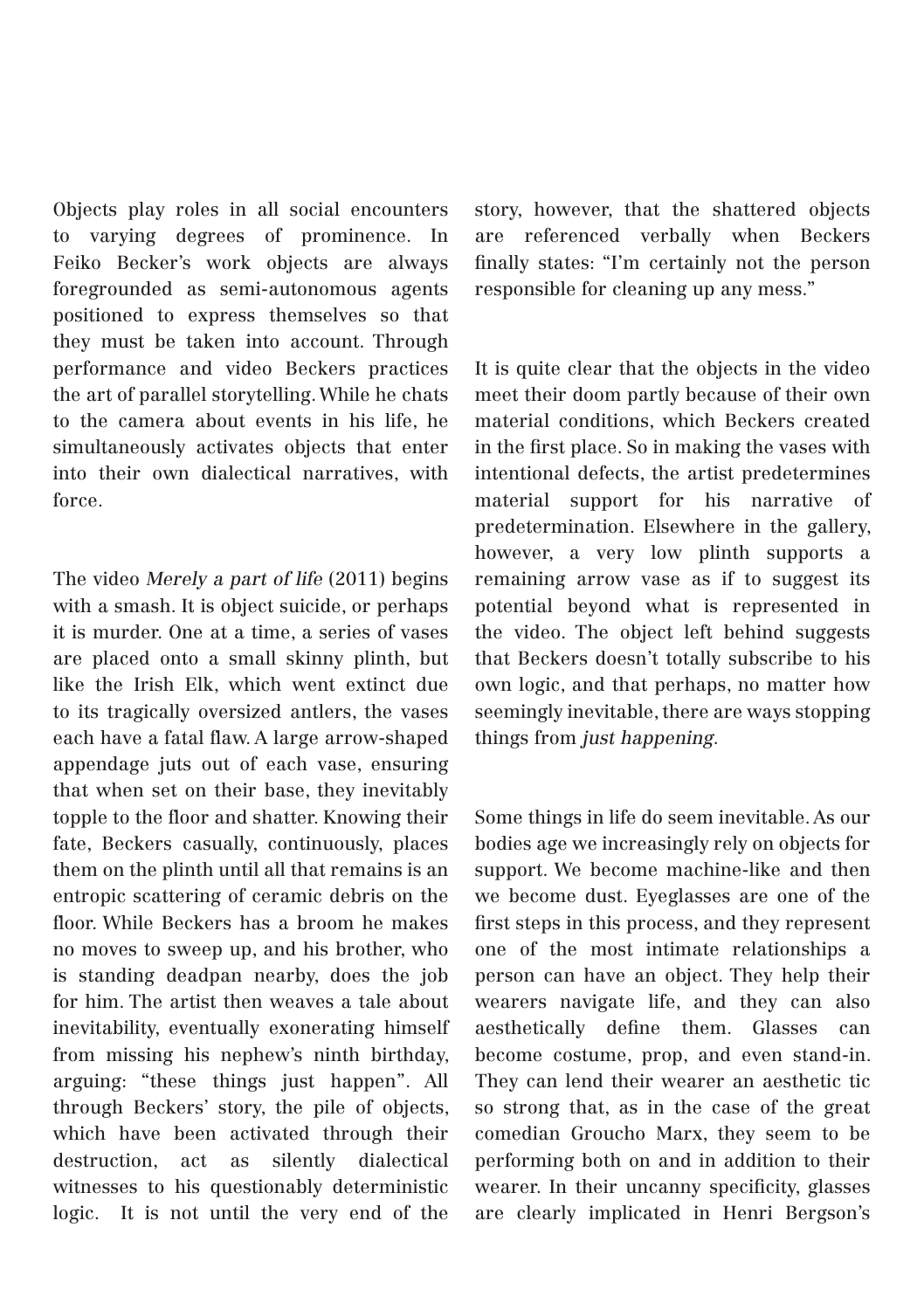infamous formula for comedy as: "Something mechanical encrusted upon the living".4 This might explain why glasses are so often employed in slapstick comedy, but being closely identified with a particular object can have its problems. Groucho's glasses had such a mind of their own that they started multiplying, and took the comedian's eyebrows, nose and mustache along with them. Stores began offering up this distinct visage as something to buy when you want to signify funny without really being funny at all.

Through performance, Ieva Misevičiūtė employs objects in such a way that they resist identification with particular tendencies, and complicate the reifying potential of being associated with specific things. The objects she collaborates with morph throughout her act. A shaggy carpet may become a chair, a bag displays potential above and beyond the everyday when it is filled with hot water. Other objects are less overt in their intentions, and only really speak through the atmospheric assemblage of the overall performance. Objects populate her routine through language as well. The title of this exhibition comes from a joke in an early version of her performance script. Misevičiūtė's act will premiere on the closing evening of Edible Glasses, so while the exhibition will be anchored by her future performance, it is currently cast adrift.

Moving through complicated interactions between people and objects it is easy to feel a little bit lost, but whenever objects are involved understandings can go astray. Once particular readings of things are emphasized over others there is an inherent surplus of potential articulation unaccounted for. Objects only reveal themselves in degrees, and the promise of encounters with previously overlooked characteristics of things has enthralled artists for generations. As André Breton says of Surrealist mentor Giorgio de Chirico's practice: "he could paint only when surprised (surprised first of all) by certain arrangements of objects".5 When static objects are employed in the service of art, from creation to reception, they carry unknowns far beyond the artist's intentions. The objects in Edible Glasses are not only positioned in potentially illuminating constellations, but they are also dreamed into particular scenarios as active performers, dialoging with the people around them and with each other. If objects on their own have the capacity to surprise, the artworks in Edible Glasses are steeped in the potential to positively bewilder.

- Jesse Birch

<sup>4.</sup> Zupančič, Alenka. qtd in The Odd One In: On Comedy. 122. Cambridge: MIT Press, 2008.

<sup>5.</sup> Breton, André. Nadja. 15. New York: Grove Press, 1960.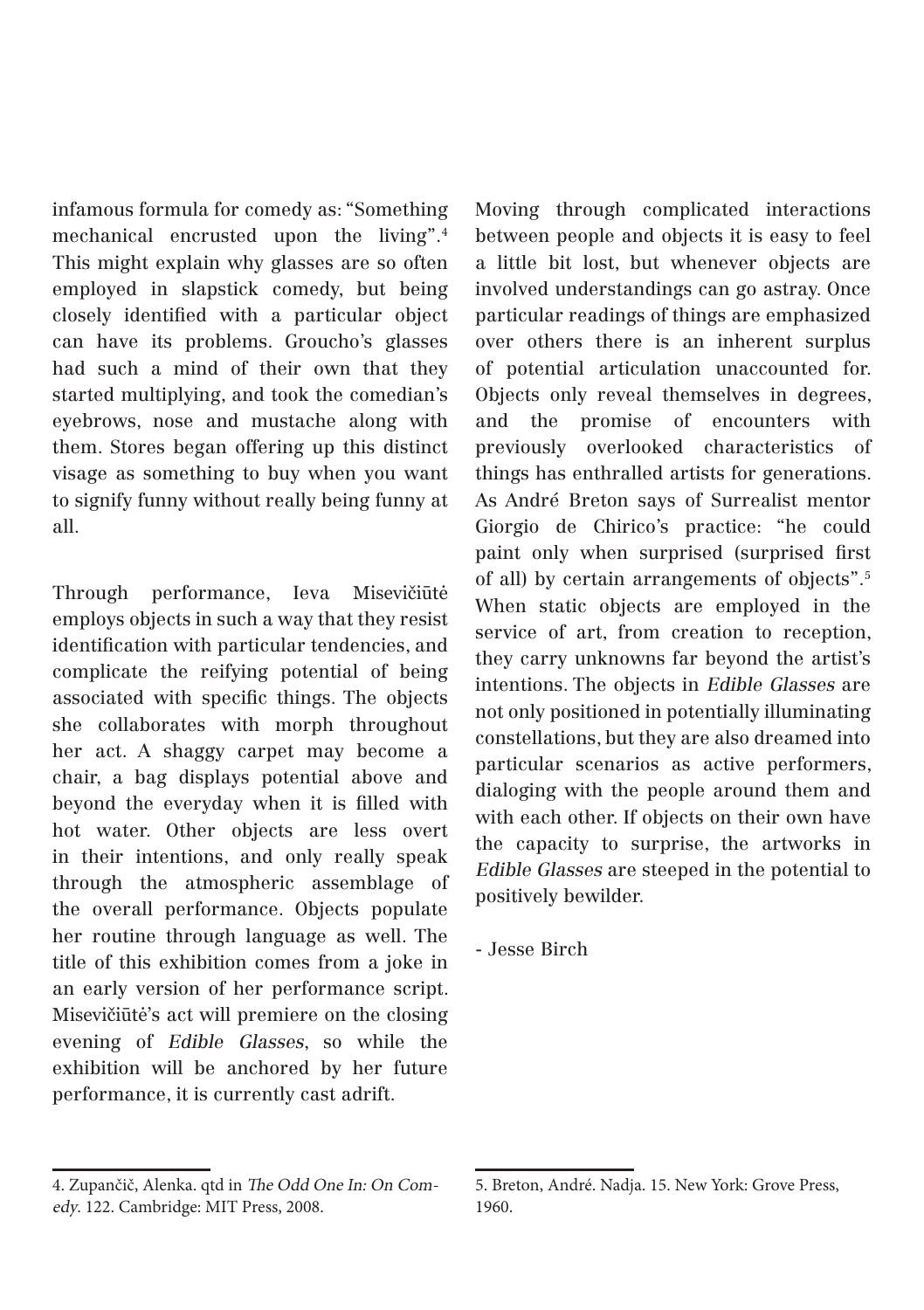## Biographies

Feiko Beckers is a Dutch visual artist, primarily working in the fields of video and performance. He graduated from Academie Minerva in Groningen in 2006 and in 2011- 2012 he was a resident at the Rijks Academy in Amsterdam. In 2012, he was a resident at Le Pavillon at the Palais de Tokyo in Paris. Beckers has exhibited at Beursschouwburg, Brussels; deServiceGarage, Amsterdam; La Casa Encendida, Madrid and Théâtre de Gennevilliers, Paris.

Tamara Henderson is a Canadian-born artist who works in 16mm film, sculpture, drawing, and printed matter. She studied at the Royal Art Academy in Stockholm and Städelschule in Frankfurt am Main. Henderson has exhibited at dOCUMENTA (13), Kassel; Botkyrka Konsthall, Stockholm; A1C Gallery, St. John's; articule, Montreal; Frankurter Kunstverein, Frankfurt am Main and Ursula Blickle Stiftung, Kraichtal.

Eun Kyung Kim is a Vancouver based artist working in sculpture, painting and installation. She received her BFA from Emily Carr University of Art and Design in 2012. She has shown at Amazing Gallery, Vancouver and recently had her first solo show at Yactac Gallery, Vancouver. Kim employs everyday objects and sculptural support systems as actors in embodied narratives that explore the social construction of wonder related to culturally idealized places.

Ieva Misevičiūtė is a New York based artist and curator. In her artistic work she unites the methods of action theatre, dance, and stand-up comedy, with works often resulting in the form of performance, lectures, or music videos. As an artist she has performed in such venues as Swiss Institute, New York; SMART Project Space, Amsterdam; Contemporary Art Centre, Vilnius; Centre Pompidou, Paris; and dOCUMENTA (13), Kassel, among others. Misevičiūtė's curatorial practice often unites methods of curating and directing. Her recent projects include Alligators! at de Appel, Amsterdam, and the 11th International Baltic Triennial (retitled "Mindaugas Triennial"), CAC, Vilnius.